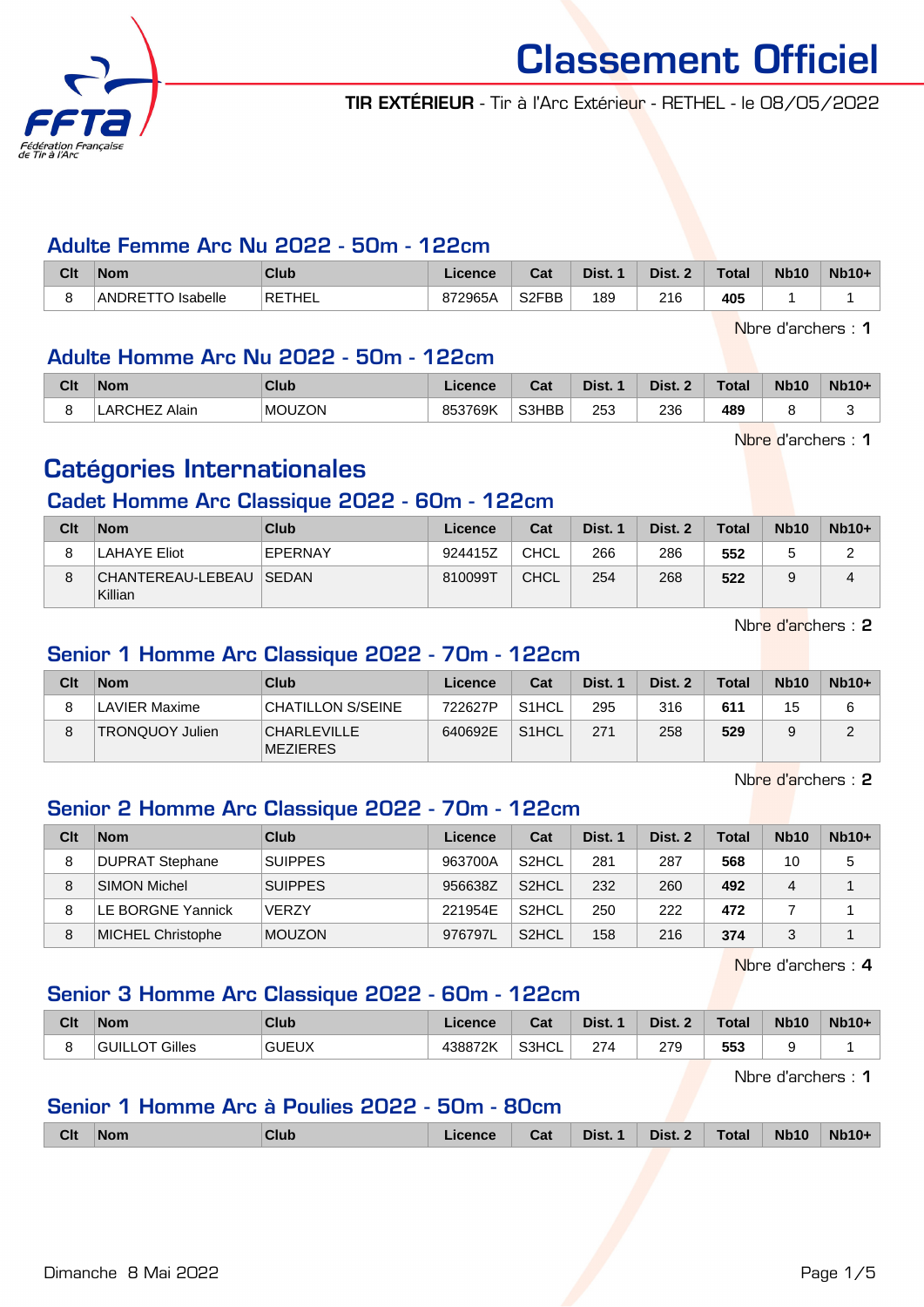

TIR EXTÉRIEUR - Tir à l'Arc Extérieur - RETHEL - le 08/05/2022

#### Senior 1 Homme Arc à Poulies 2022 - 50m - 80cm (Suite)

| Clt | <b>Nom</b>     | Club          | Licence | Cat                | Dist. | Dist. $\lambda$ | <b>Total</b> | <b>Nb10</b> | $Nb10+$ |
|-----|----------------|---------------|---------|--------------------|-------|-----------------|--------------|-------------|---------|
| 8   | ROBINET Yohann | <b>MOUZON</b> | 006627D | S1HCO              | 320   | 300             | 620          | 18          |         |
| 8   | NOTA Damien    | <b>MOUZON</b> | 779159M | S <sub>1</sub> HCO | 308   | 295             | 603          | 16          | ⌒       |

Nbre d'archers : 2

#### Senior 2 Homme Arc à Poulies 2022 - 50m - 80cm

| Clt | <b>Nom</b>                 | Club                            | Licence | Cat                | Dist. 1 | Dist. 2 | <b>Total</b> | <b>Nb10</b> | $Nb10+$ |
|-----|----------------------------|---------------------------------|---------|--------------------|---------|---------|--------------|-------------|---------|
| 8   | GOSSET Jerome              | CHARLEVILLE <br><b>MEZIERES</b> | 899284H | S <sub>2</sub> HCO | 300     | 294     | 594          | 14          |         |
| 8   | <b>VERQUERE Christophe</b> | <b>RETHEL</b>                   | 953012H | S <sub>2</sub> HCO | 270     | 260     | 530          | 10          |         |

Nbre d'archers : 2

#### Senior 3 Femme Arc à Poulies 2022 - 50m - 80cm

| Clt | Nom                      | Club           | Licence | Cat   | Dist. | Dist. 2 | <b>Total</b> | <b>Nb10</b> | $Nb10+$ |
|-----|--------------------------|----------------|---------|-------|-------|---------|--------------|-------------|---------|
|     | <b>FRANCOIS Brigitte</b> | <b>EPERNAY</b> | 313462V | S3FCO | 298   | 294     | 592          | 10          | J       |

Nbre d'archers : 1

#### Senior 3 Homme Arc à Poulies 2022 - 50m - 80cm

| Clt     | <b>Nom</b>                | Club            | Licence | Cat   | Dist. 1 | Dist. 2 | <b>Total</b> | <b>Nb10</b> | $Nb10+$ |
|---------|---------------------------|-----------------|---------|-------|---------|---------|--------------|-------------|---------|
| $\circ$ | <b>FRANCOIS Dominique</b> | <b>EPERNAY</b>  | 277358B | S3HCO | 318     | 324     | 642          | 23          |         |
|         | DEJONCHEERE Gerald        | VRIGNE AUX BOIS | 677255X | S3HCO | 289     | 292     | 581          | 10          |         |

Nbre d'archers : 2

## Catégories Nationales

#### Benjamine Femme Arc Classique 2022 - 20m - 80cm

| Clt | <b>Nom</b> | Club                               | ∟icence⊬ | Cat         | Dist. 1 | Dist. 2 | <b>Total</b> | <b>Nb10</b> | $Nb10+$ |
|-----|------------|------------------------------------|----------|-------------|---------|---------|--------------|-------------|---------|
|     | REIG Leane | <b>CHALONS EN</b><br>CHAMPAGNE 1ER | 033725H  | <b>BFCL</b> | 184     | 141     | 325          |             |         |

Nbre d'archers : 1

#### Benjamin Homme Arc Classique 2022 - 20m - 80cm

| Clt | <b>Nom</b>     | Club          | <b>Licence</b> | <b>Colu</b><br>⊍aι    | Dist.         | <b>Dict</b> | Total        | <b>Nb10</b> | <b>Nb10+</b> |
|-----|----------------|---------------|----------------|-----------------------|---------------|-------------|--------------|-------------|--------------|
|     | Martin<br>AMRF | <b>RETHEL</b> | 982749F        | <b>BHCL</b><br>______ | 270<br>$\sim$ | 283<br>__   | 553<br>- - - |             |              |

Nbre d'archers : 1

#### Minime Femme Arc Classique 2022 - 30m - 80cm

| Clt | <b>Nom</b>                | Club          | Licence | ่ ี่ ี่ ่า ่<br>⊍d | Dist. | Dist. | <b>Total</b> | <b>Nb10</b> | $Nb10+$ |
|-----|---------------------------|---------------|---------|--------------------|-------|-------|--------------|-------------|---------|
|     | <b>INOIROT</b><br>Justine | <b>RETHEL</b> | 973739M | MFC'<br>◡∟         | 221   | 234   | 455          |             |         |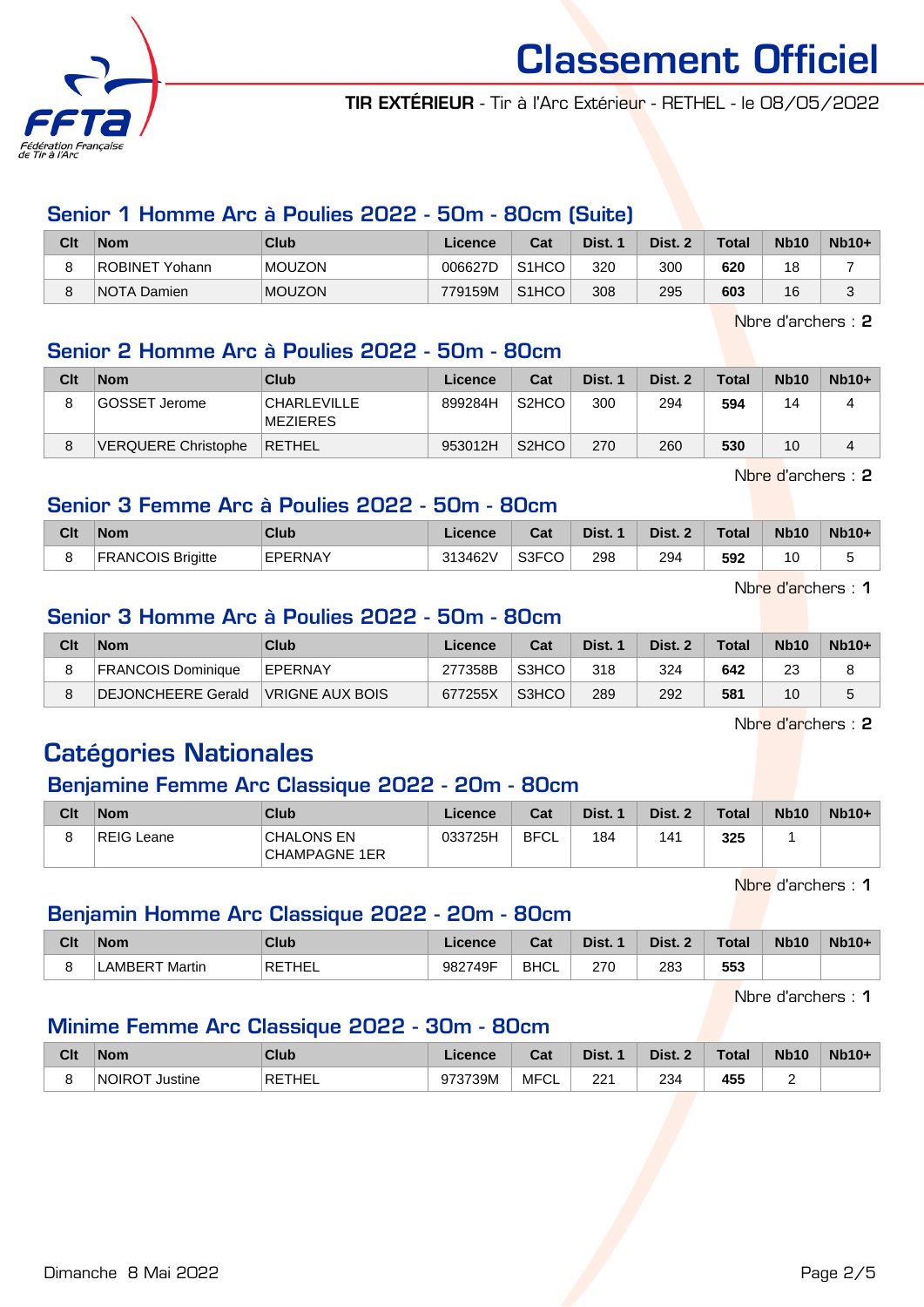

TIR EXTÉRIEUR - Tir à l'Arc Extérieur - RETHEL - le 08/05/2022

#### Minime Femme Arc Classique 2022 - 30m - 80cm (Suite)

| Clt | <b>Nom</b>  | Club                                      | Licence | Cat  | Dist. | Dist. 2 | <b>Total</b> | <b>Nb10</b> | $Nb10+$ |
|-----|-------------|-------------------------------------------|---------|------|-------|---------|--------------|-------------|---------|
|     | WURMSER Zoe | <b>CHALONS EN</b><br><b>CHAMPAGNE 1ER</b> | 015905N | MFCL | 226   | -227    | 453          |             |         |

Nbre d'archers : 2

#### Cadette Femme Arc Classique 2022 - 50m - 122cm

| Clt | <b>Nom</b>                | Club                                    | Licence | Cat         | Dist. 1 | Dist. 2 | <b>Total</b> | <b>Nb10</b> | $Nb10+$ |
|-----|---------------------------|-----------------------------------------|---------|-------------|---------|---------|--------------|-------------|---------|
| 8   | CHEMIN Pauline            | <b>CHALONS EN</b><br><b>CHAMPAGNE A</b> | 817182S | <b>CFCL</b> | 240     | 247     | 487          |             |         |
| 8   | <b>CHARLOT Gwendoline</b> | <b>CHALONS EN</b><br><b>CHAMPAGNE A</b> | 025426M | <b>CFCL</b> | 92      | 70      | 162          |             |         |

Nbre d'archers : 2

#### Cadet Homme Arc Classique 2022 - 50m - 122cm

| Clt | <b>Nom</b>             | <b>Club</b>                        | Licence | Cat         | Dist. 1 | Dist. 2 | <b>Total</b> | <b>Nb10</b> | $Nb10+$ |
|-----|------------------------|------------------------------------|---------|-------------|---------|---------|--------------|-------------|---------|
|     | <b>TREIBER Nicolas</b> | CHALONS EN<br><b>CHAMPAGNE 1ER</b> | 913316K | CHCL        | 263     | 242     | 505          |             | ບ       |
|     | STOCQ Eloi             | <b>RETHEL</b>                      | 034061Y | <b>CHCL</b> | 159     | 181     | 340          | 4           |         |

Nbre d'archers : 2

#### Senior 1 Homme Arc Classique 2022 - 50m - 122cm

| Clt | <b>Nom</b>             | Club                                  | Licence | Cat                | Dist. 1 | Dist. 2 | Total | <b>Nb10</b> | $Nb10+$ |
|-----|------------------------|---------------------------------------|---------|--------------------|---------|---------|-------|-------------|---------|
| 8   | LAVIER Maxime          | 'CHATILLON S/SEINE                    | 722627P | S <sub>1</sub> HCL | 323     | 320     | 643   | 21          |         |
| 8   | <b>TRONQUOY Julien</b> | <b>CHARLEVILLE</b><br><b>MEZIERES</b> | 640692E | S <sub>1</sub> HCL | 304     | 304     | 608   | 18          | 5       |
| 8   | TILMAN Nicolas         | RETHEL                                | 699899K | S <sub>1</sub> HCL | 280     | 263     | 543   |             | ີ       |

Nbre d'archers : 3

### Senior 2 Femme Arc Classique 2022 - 50m - 122cm

| Clt | <b>Nom</b>             | Club                                    | Licence | Cat                | Dist. 1 | Dist. 2 | Total | <b>Nb10</b> | $Nb10+$ |
|-----|------------------------|-----------------------------------------|---------|--------------------|---------|---------|-------|-------------|---------|
| 8   | DEPART Catherine       | EPERNAY                                 | 858674S | S <sub>2</sub> FCL | 277     | 273     | 550   |             |         |
| 8   | PEMJEAN AngÉlique      | <b>CHALONS EN</b><br><b>CHAMPAGNE A</b> | 012039L | S <sub>2</sub> FCL | 270     | 254     | 524   |             | 2       |
| 8   | <b>VERQUERE Sophie</b> | RETHEL                                  | 876376H | S <sub>2</sub> FCL | 184     | 163     | 347   |             |         |

Nbre d'archers : 3

#### Senior 2 Homme Arc Classique 2022 - 50m - 122cm

| Clt | <b>Nom</b>      | Club                         | Licence | Cat                | Dist. 1 | Dist. 2 | <b>Total</b> | <b>Nb10</b> | $Nb10+$ |
|-----|-----------------|------------------------------|---------|--------------------|---------|---------|--------------|-------------|---------|
|     | MAUGIN Regis    | MOURMELON LE<br><b>GRAND</b> | 743729B | S <sub>2</sub> HCL | 314     | 337     | 651          | 30          |         |
|     | DUPRAT Stephane | <b>SUIPPES</b>               | 963700A | S <sub>2</sub> HCL | 313     | 319     | 632          | 21          | 4       |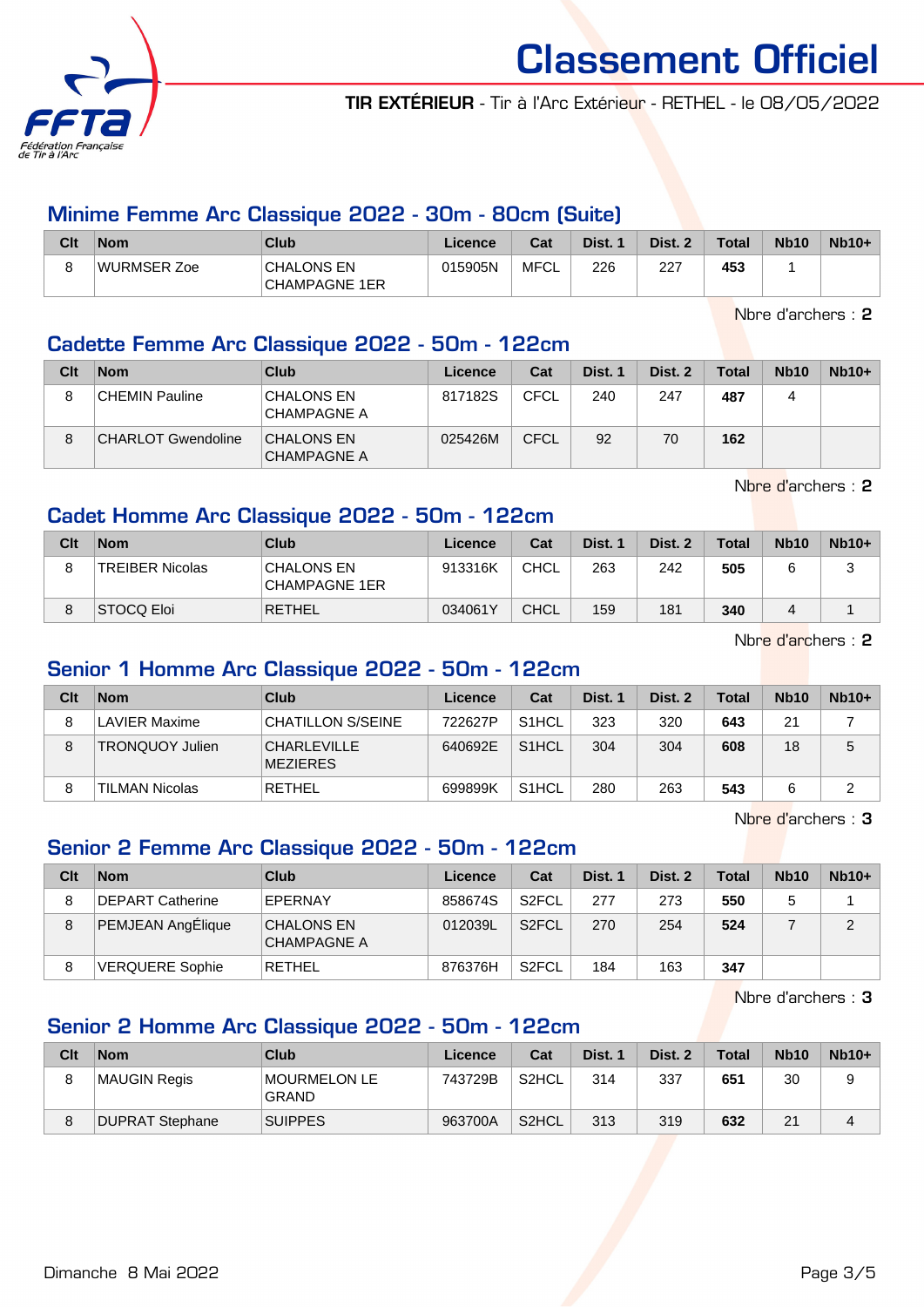

TIR EXTÉRIEUR - Tir à l'Arc Extérieur - RETHEL - le 08/05/2022

#### Senior 2 Homme Arc Classique 2022 - 50m - 122cm (Suite)

| Clt | <b>Nom</b>               | Club                                | Licence | Cat                | Dist. 1 | Dist. 2 | <b>Total</b> | <b>Nb10</b> | $Nb10+$        |
|-----|--------------------------|-------------------------------------|---------|--------------------|---------|---------|--------------|-------------|----------------|
| 8   | <b>SIMON Michel</b>      | <b>SUIPPES</b>                      | 956638Z | S <sub>2</sub> HCL | 300     | 325     | 625          | 15          | 6              |
| 8   | LAHAYE Johan             | EPERNAY                             | 970414Y | S <sub>2</sub> HCL | 299     | 313     | 612          | 12          | 5              |
| 8   | LE BORGNE Yannick        | <b>VERZY</b>                        | 221954E | S <sub>2</sub> HCL | 297     | 292     | 589          | 10          | 3              |
| 8   | <b>MICHEL Christophe</b> | <b>MOUZON</b>                       | 976797L | S <sub>2</sub> HCL | 300     | 272     | 572          | 12          | 6              |
| 8   | <b>DEPART Bruno</b>      | EPERNAY                             | 858675T | S <sub>2</sub> HCL | 284     | 288     | 572          | 14          | 3              |
| 8   | <b>GUILBERT Frederic</b> | <b>MOURMELON LE</b><br><b>GRAND</b> | 001857U | S <sub>2</sub> HCL | 269     | 243     | 512          | 3           | $\overline{A}$ |
| 8   | PILAETE Jean Paul        | <b>SEDAN</b>                        | 315100A | S <sub>2</sub> HCL | 248     | 259     | 507          | 7           | $\overline{2}$ |
| 8   | <b>NOEL Dominique</b>    | <b>LAON</b>                         | 328598X | S <sub>2</sub> HCL | 297     | 201     | 498          | 8           | 2              |

Nbre d'archers : 10

#### Senior 3 Homme Arc Classique 2022 - 50m - 122cm

| Clt | <b>Nom</b>                | Club                                      | Licence | Cat   | Dist. 1 | Dist. 2 | <b>Total</b> | <b>Nb10</b> | $Nb10+$ |
|-----|---------------------------|-------------------------------------------|---------|-------|---------|---------|--------------|-------------|---------|
| 8   | <b>BOIZET Daniel</b>      | <b>RETHEL</b>                             | 250881X | S3HCL | 291     | 278     | 569          |             | 9       |
| 8   | <b>BUVRY Christian</b>    | <b>LAON</b>                               | 900331W | S3HCL | 270     | 297     | 567          |             |         |
| 8   | <b>HARANT Jean Pierre</b> | <b>LAON</b>                               | 793553H | S3HCL | 269     | 274     | 543          | 3           | 5       |
| 8   | <b>STEFF Yves</b>         | <b>CHALONS EN</b><br><b>CHAMPAGNE 1ER</b> | 944964K | S3HCL | 260     | 237     | 497          | 6           |         |

Nbre d'archers : 4

#### Senior 1 Homme Arc à Poulies 2022 - 50m - 122cm

| Clt | <b>Nom</b>     | Club          | Licence | Cat                | Dist. 1 | Dist. 2 | <b>Total</b> | <b>Nb10</b> | $Nb10+$ |
|-----|----------------|---------------|---------|--------------------|---------|---------|--------------|-------------|---------|
| 8   | ROBINET Yohann | <b>MOUZON</b> | 006627D | S <sub>1</sub> HCO | 326     | 337     | 663          | 32          | 13      |
| 8   | NOTA Damien    | <b>MOUZON</b> | 779159M | S <sub>1</sub> HCO | 329     | 314     | 643          | 19          | 5       |

Nbre d'archers : 2

#### Senior 2 Homme Arc à Poulies 2022 - 50m - 122cm

| Clt | <b>Nom</b>                 | Club                                      | Licence | Cat                | Dist. 1 | Dist. 2 | Total | <b>Nb10</b> | $Nb10+$ |
|-----|----------------------------|-------------------------------------------|---------|--------------------|---------|---------|-------|-------------|---------|
| 8   | <b>LAMARTHEE Gerard</b>    | <b>CHALONS EN</b><br><b>CHAMPAGNE 1ER</b> | 365740U | S <sub>2</sub> HCO | 330     | 331     | 661   | 28          | 10      |
| 8   | CHARLOT CÉdric             | <b>CHALONS EN</b><br><b>CHAMPAGNE A</b>   | 025507A | S <sub>2</sub> HCO | 335     | 324     | 659   | 28          | 5       |
| 8   | GOSSET Jerome              | <b>CHARLEVILLE</b><br><b>MEZIERES</b>     | 899284H | S <sub>2</sub> HCO | 324     | 316     | 640   | 19          | 9       |
| 8   | <b>VERQUERE Christophe</b> | <b>RETHEL</b>                             | 953012H | S <sub>2</sub> HCO | 310     | 320     | 630   | 16          | 2       |

Nbre d'archers : 4

#### Senior 3 Homme Arc à Poulies 2022 - 50m - 122cm

|  | <b>Clt</b> | <b>Nom</b> | Club | icence | Cat | Dist. | Dist. | Total | <b>Nb10</b> | <b>Nb10-</b> |
|--|------------|------------|------|--------|-----|-------|-------|-------|-------------|--------------|
|--|------------|------------|------|--------|-----|-------|-------|-------|-------------|--------------|